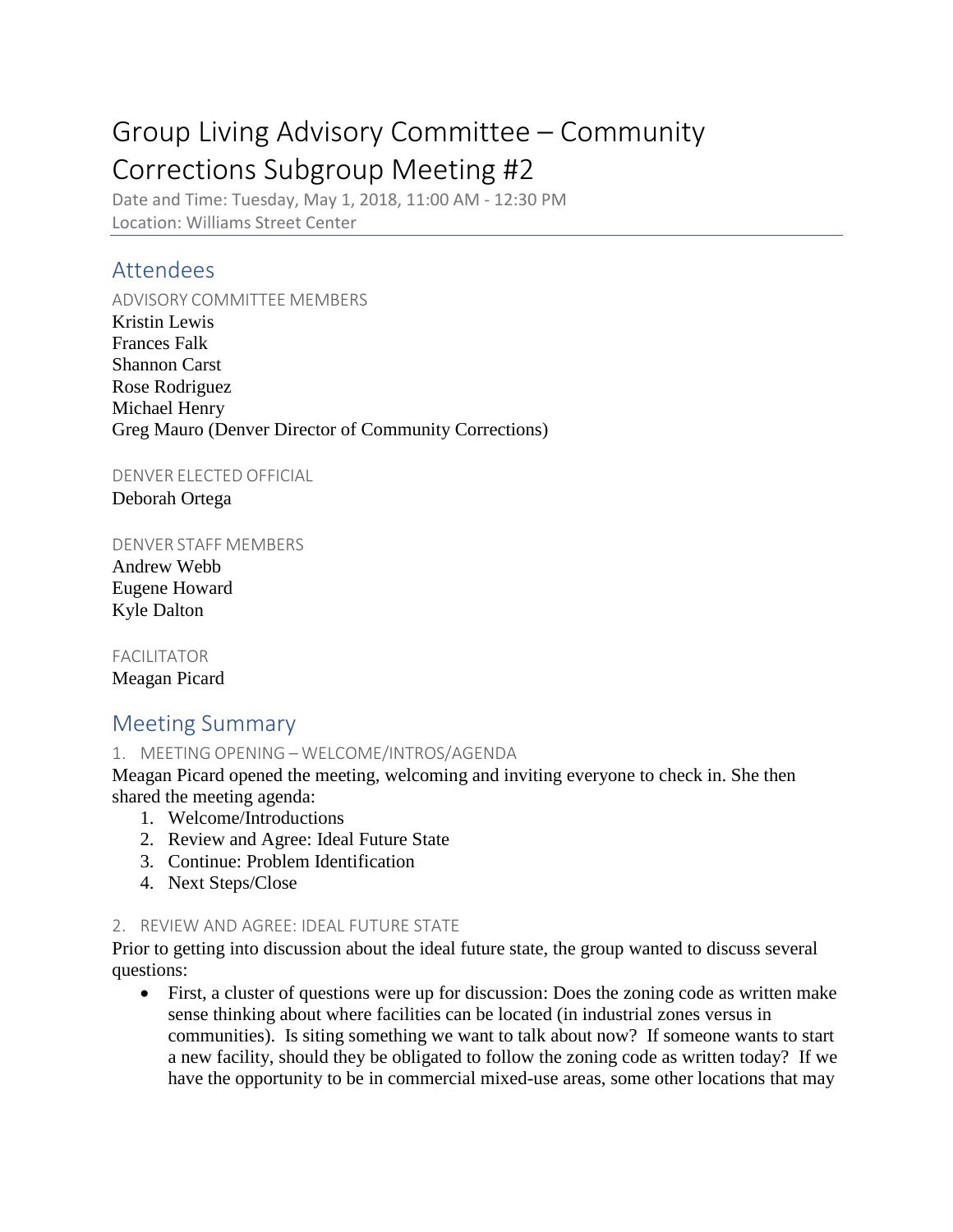be close to residential, do we want to require them to be in industrial areas that may not be near other zone districts?

- o The group discussed how this is the first time in a long time that the city is looking at this subject in the zoning code.
- o Interest was expressed in broadening the allowance/use including into nonindustrial areas – in order to reduce the likelihood of concentration and to allow the current "non-conforming facilities" the ability to expand.
- o There are other uses that are also limited to industrial areas which results in a concentration of certain uses that cannot locate elsewhere.
- o A member noted that Crossroads is considering their options, including demolition and rebuilding to "look" more like Delancey Street.
- o It was also noted that people are most concerned about sex offenders and violent offenders. Tours of the facilities were suggested to demystify them. It was also suggested that we could reconsider what's included in the industrial areas more specifically.
- What is the average length of stay? And how do placements happen?
	- o It is based upon offender reintegration and support needs, which includes everything from case management to treatment services
	- o Process: when someone is coming out of prison, you get referred to the city where you'd like to live. Community Corrections Board approves the requests for placements. Assignments to facilities are based upon the needs of the client and availability of space.
- Would language changes allow non-conforming to become conforming and then also allow expansion in both services and physical form?
	- o All responded affirmatively
- Is reviewing the ordinance a part of this project?
	- o We are looking specifically at zoning and land use regulations, not necessarily the municipal code regulations to operations. However, city representatives said that the group can identify issue areas in the municipal code for future municipal code revisions (may need to involve Safety and City Attorney's Office). They said this is an ideal time to identify other municipal code areas in need of updates.
- If we change the category from "community corrections" to another type of use, would that also remove our non-conforming status?
	- o We may need to revisit the definition of traditional community corrections. Delancey Street isn't really traditional community corrections.
- Square footage requirements where do these come from?
	- o From other state and federal requirements.

The group then reviewed, updated and agreed to key elements of their ideal future statement:

- Zoning supports a flexible and safe range of approaches to meet client and community needs.
- Supportive services that assist clients to reintegrate into the community and reduce recidivism.
- Healthy community relations in neighborhoods not concentrated in one or a few places.
- Public is educated about the work being done in community corrections.